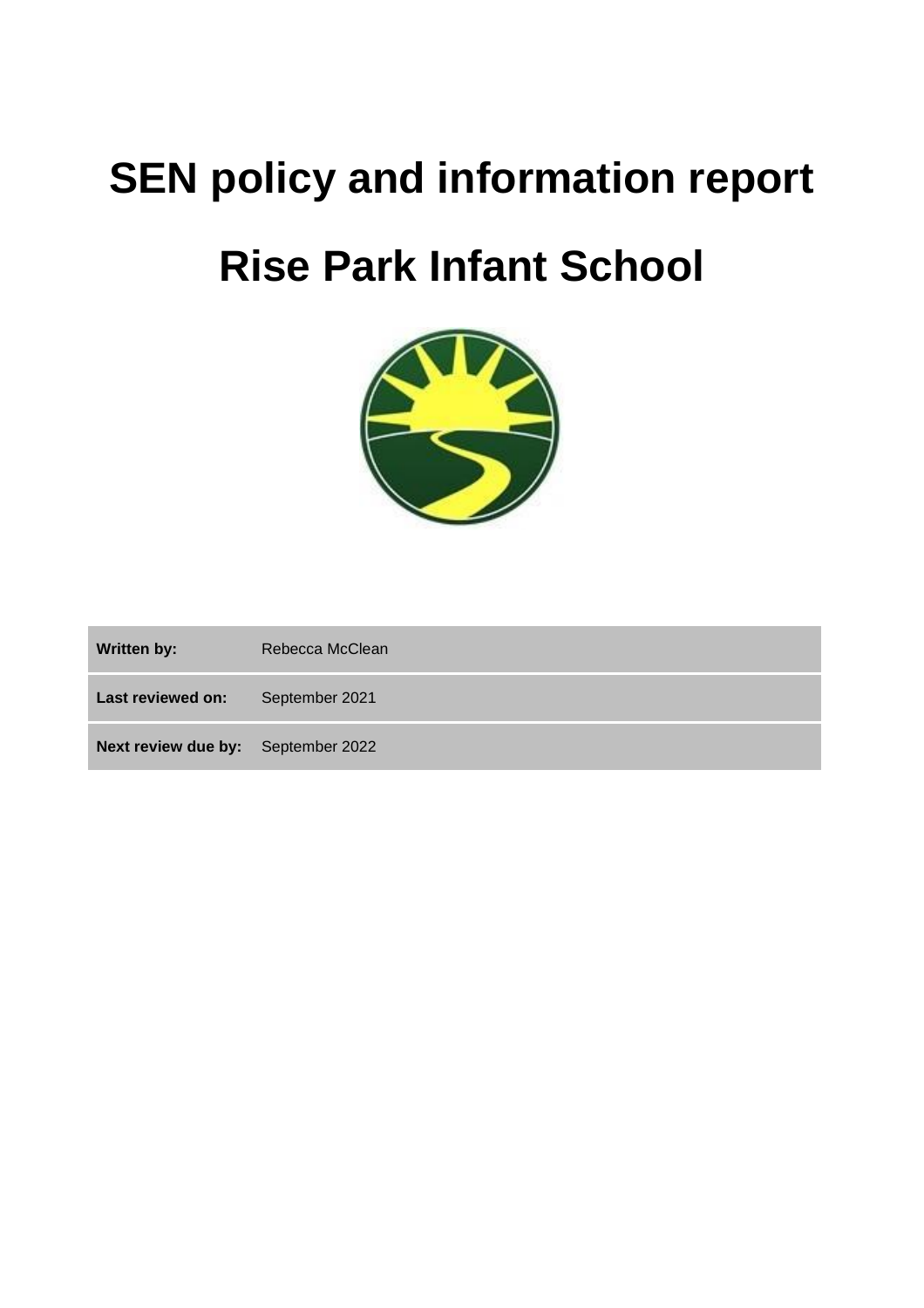# **Contents**

**…………………………………………………………………………………………………………………………….**

# **1. Aims**

Our SEN policy and information report aims to:

- Set out how our school will support and make provision for pupils with special educational needs (SEN)
- Explain the roles and responsibilities of everyone involved in providing for pupils with SEN

At Rise Park Infant School our intention is to create a happy, balanced, caring and safe environment in which all pupils thrive and meet their full potential. We aim to work in partnership with parents and outside agencies to provide a high quality education with equal opportunities for all.

The Special Educational Needs and Disability (SEND) reforms came into force on September 1st 2014. The provisions in the Children and Families Act 2014 and the new 0 -25 Special Educational Needs and Disabilities Code of Practice are a significant set of changes which are designed to improve the outcomes of children with SEND.

# **2. Legislation and guidance**

This policy and information report is based on the statutory [Special Educational Needs and Disability \(SEND\)](https://www.gov.uk/government/uploads/system/uploads/attachment_data/file/398815/SEND_Code_of_Practice_January_2015.pdf)  [Code of Practice](https://www.gov.uk/government/uploads/system/uploads/attachment_data/file/398815/SEND_Code_of_Practice_January_2015.pdf) and the following legislation:

- [Part 3 of the Children and Families Act 2014,](http://www.legislation.gov.uk/ukpga/2014/6/part/3) which sets out schools' responsibilities for pupils with SEN and disabilities
- [The Special Educational Needs and Disability Regulations 2014,](http://www.legislation.gov.uk/uksi/2014/1530/contents/made) which set out schools' responsibilities for education, health and care (EHC) plans, SEN co-ordinators (SENCOs) and the SEN information report

# **3. Definitions**

A pupil has SEN if they have a learning difficulty or disability which calls for special educational provision to be made for them.

They have a learning difficulty or disability if they have:

- A significantly greater difficulty in learning than the majority of others of the same age, or
- A disability which prevents or hinders them from making use of facilities of a kind generally provided for others of the same age in mainstream schools

Special educational provision is educational or training provision that is additional to, or different from, that made generally for other children or young people of the same age by mainstream schools.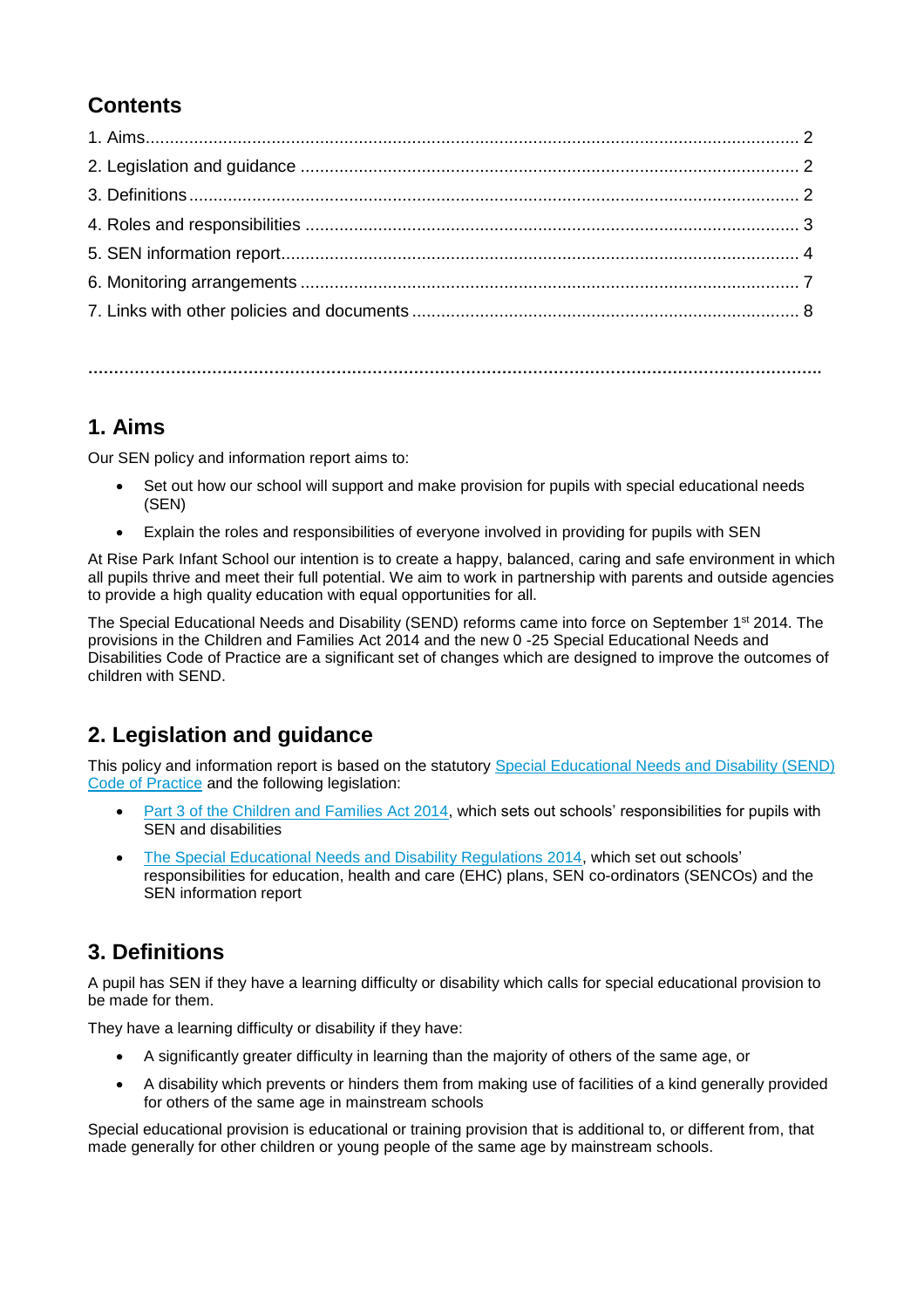# **4. Roles and responsibilities**

## **4.1 The SENCO**

The SENCOs are Clare Hoddy and Chris Siddle.

They will:

- Work with the headteacher and SEN governor to determine the strategic development of the SEN policy and provision in the school
- Have day-to-day responsibility for the operation of this SEN policy and the co-ordination of specific provision made to support individual pupils with SEN, including those who have EHC plans
- Provide professional guidance to colleagues and work with staff, parents, and other agencies to ensure that pupils with SEN receive appropriate support and high quality teaching
- Advise on the graduated approach to providing SEN support
- Advise on the deployment of the school's delegated budget and other resources to meet pupils' needs effectively
- Be the point of contact for external agencies, especially the local authority and its support services
- Liaise with potential next providers of education to ensure pupils and their parents are informed about options and a smooth transition is planned
- Work with the headteacher and governing board to ensure that the school meets its responsibilities under the Equality Act 2010 with regard to reasonable adjustments and access arrangements
- Ensure the school keeps the records of all pupils with SEN up to date

## **4.2 The SEN governor**

The SEN governor will:

- Help to raise awareness of SEN issues at governing board meetings
- Monitor the quality and effectiveness of SEN and disability provision within the school and update the governing board on this
- Work with the headteacher and SENCOs to determine the strategic development of the SEN policy and provision in the school

## **4.3 The head of school**

The head of school will:

- Work with the SENCOs and SEN governor to determine the strategic development of the SEN policy and provision in the school
- Have overall responsibility for the provision and progress of learners with SEN and/or a disability

## **4.4 Class teachers**

Each class teacher is responsible for:

- The progress and development of every pupil in their class
- Working closely with any teaching assistants or specialist staff to plan and assess the impact of support and interventions and how they can be linked to classroom teaching
- Working with the SENCOs to review each pupil's progress and development and decide on any changes to provision
- Ensuring they follow this SEN policy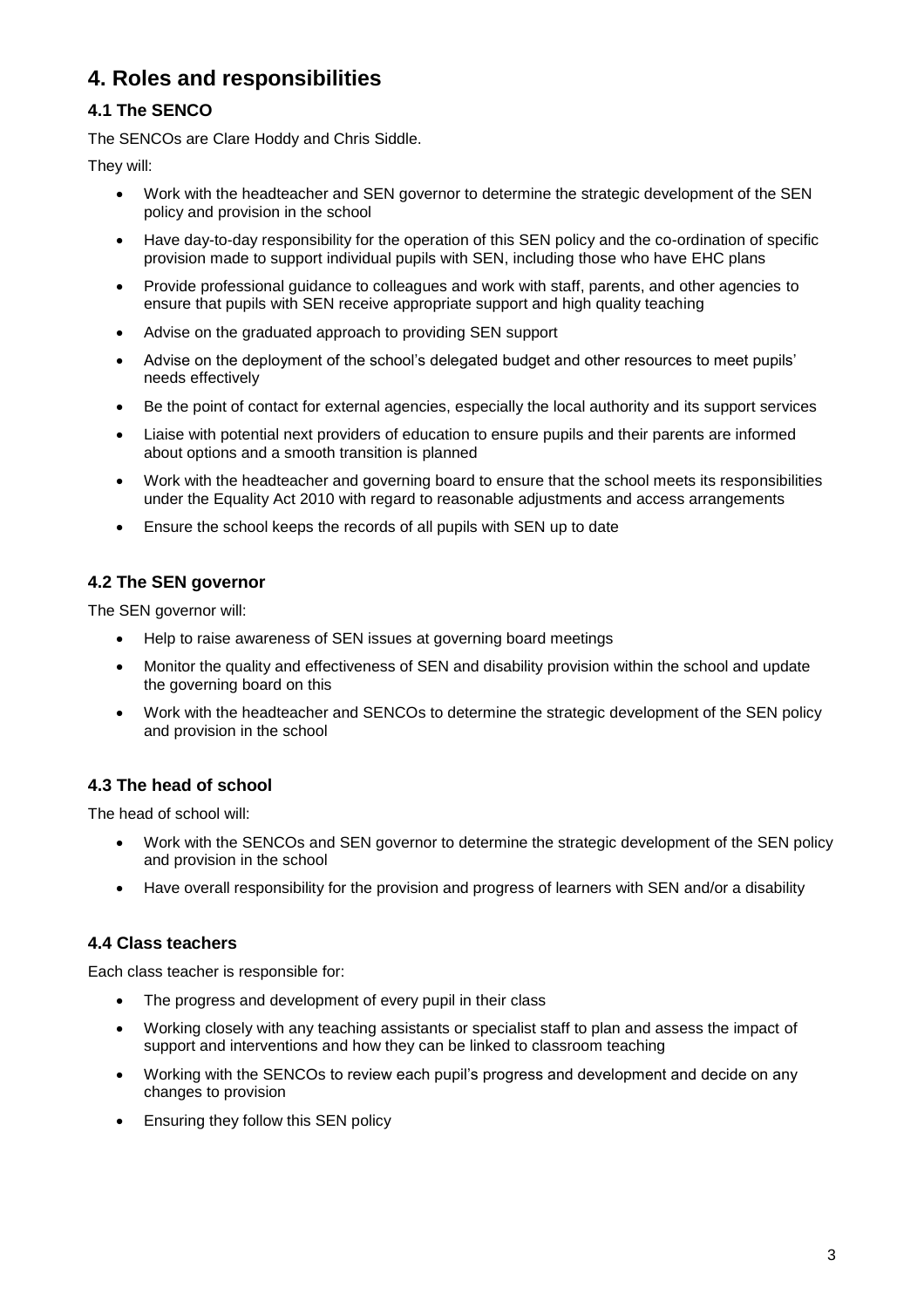# **5. SEN information report**

## **5.1 The kinds of SEN that are provided for**

Our school currently provides additional and/or different provision for a range of needs, including:

- Communication and interaction, for example, autistic spectrum disorder, Asperger's Syndrome, speech and language difficulties
- Cognition and learning, for example, dyslexia, dyspraxia,
- Social, emotional and mental health difficulties, for example, attention deficit hyperactivity disorder (ADHD),
- Sensory and/or physical needs, for example, visual impairments, hearing impairments, processing difficulties, epilepsy
- Moderate/severe/profound and multiple learning difficulties

#### **5.2 Identifying pupils with SEN and assessing their needs**

We will assess each pupil's current skills and levels of attainment on entry, which will build on previous settings and Key Stages, where appropriate. Class teachers will make regular assessments of progress for all pupils and identify those whose progress:

- Is significantly slower than that of their peers starting from the same baseline
- Fails to match or better the child's previous rate of progress
- Fails to close the attainment gap between the child and their peers
- Widens the attainment gap

This may include progress in areas other than attainment, for example, social needs.

Slow progress and low attainment will not automatically mean a pupil is recorded as having SEN.

When deciding whether special educational provision is required, we will start with the desired outcomes, including the expected progress and attainment, and the views and the wishes of the pupil and their parents. We will use this to determine the support that is needed and whether we can provide it by adapting our core offer, or whether something different or additional is needed.

#### **5.3 Consulting and involving pupils and parents**

We will have an early discussion with the pupil and their parents when identifying whether they need special educational provision. These conversations will make sure that:

- Everyone develops a good understanding of the pupil's areas of strength and difficulty
- We take into account the parents' concerns
- Everyone understands the agreed outcomes sought for the child
- Everyone is clear on what the next steps are

Notes of these early discussions will be added to the pupil's record and given to their parents.

We will formally notify parents when it is decided that a pupil will receive SEN support.

#### **5.4 Assessing and reviewing pupils' progress towards outcomes**

We will follow the graduated approach and the four-part cycle of **assess, plan, do, review**.

The class or subject teacher will work with the SENCOs to carry out a clear analysis of the pupil's needs. This will draw on:

- The teacher's assessment and experience of the pupil
- Their previous progress and attainment and behaviour
- Other teachers' assessments, where relevant
- The individual's development in comparison to their peers and national data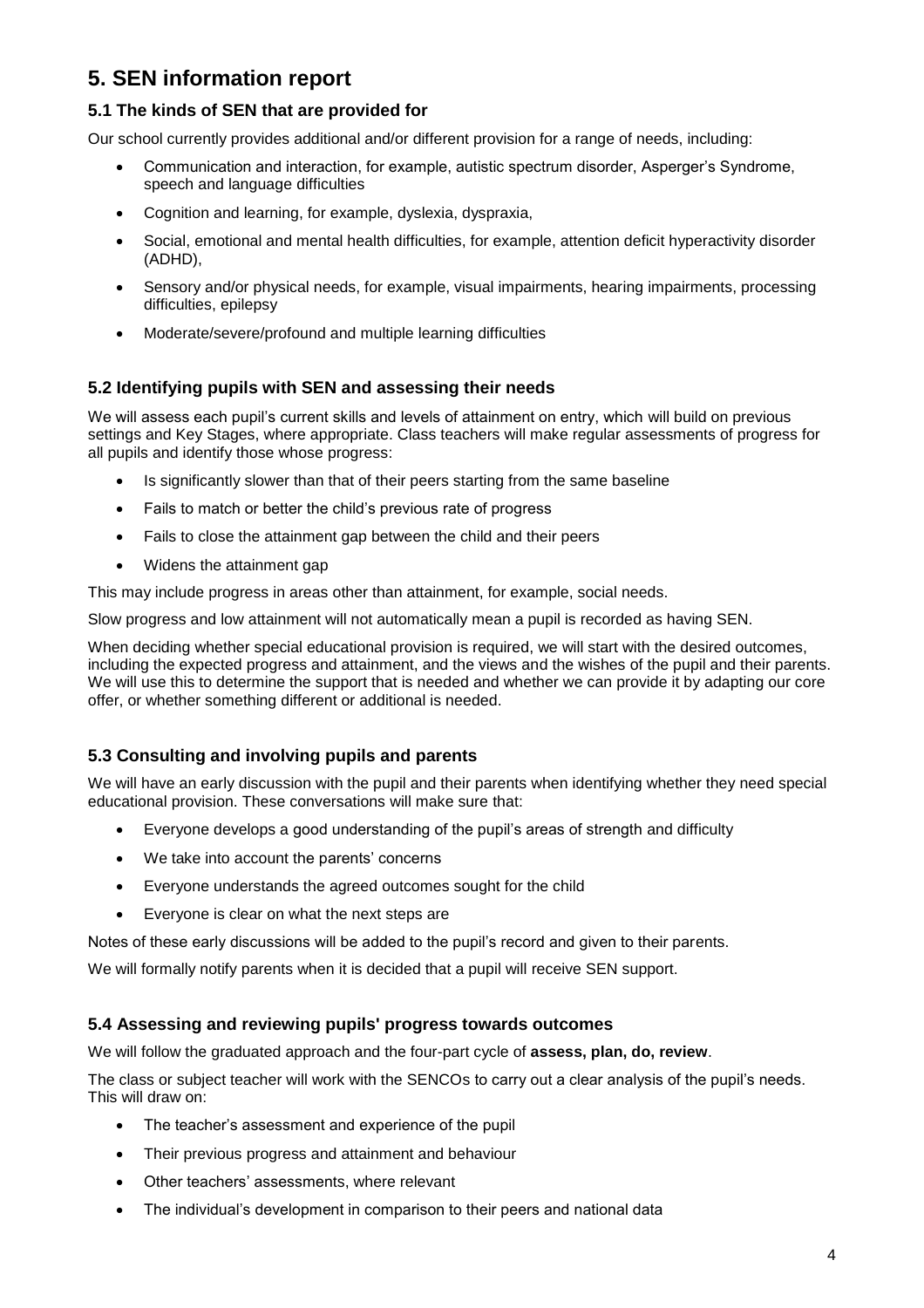- The views and experience of parents
- The pupil's own views
- Advice from external support services, if relevant

The assessment will be reviewed regularly.

All teachers and support staff who work with the pupil will be made aware of their needs, the outcomes sought, the support provided, and any teaching strategies or approaches that are required. We will regularly review the effectiveness of the support and interventions and their impact on the pupil's progress.

## **5.5 Supporting pupils moving between phases**

We recognise that moving on can be difficult for all children, but especially for a child with SEN and/ or disabilities and we take steps to ensure that any transition is as smooth as possible.

- If your child is moving to another school we will contact the new school's SENCo and ensure they know about any special arrangements or support that need to be made for your child. We usually hold a transition planning meeting with the new school staff.
- We will ensure all records are passed on as soon as possible.
- When moving classes within the school, information will be passed on to the new teacher in advance. If your child has significant needs, a meeting will be arranged with the new class teacher so that they are well prepared to meet your child's needs.
- There will be a transition meeting between relevant Infant and Infant staff and parents in the summer term before entering the Infant school so that transition can be a smooth process for the child and parents.

### **5.6 Our approach to teaching pupils with SEN**

Teachers are responsible and accountable for the progress and development of all the pupils in their class.

High quality teaching is our first step in responding to pupils who have SEN. This will be differentiated for individual pupils.

We will also provide the following interventions:

- Lexia
- Speech and Language therapy
- Lego therapy
- Emotional Literacy
- Small group mastery sessions

#### **5.7 Adaptations to the curriculum and learning environment**

We make the following adaptations to ensure all pupils' needs are met:

- Differentiating our curriculum to ensure all pupils are able to access it, for example, by grouping, 1:1 work, teaching style, content of the lesson, etc.
- Adapting our resources and staffing
- Using recommended aids, such as laptops, coloured overlays, visual timetables, larger font, etc.
- Differentiating our teaching, for example, giving longer processing times, pre-teaching of key vocabulary, reading instructions aloud, etc.

#### **5.8 Additional support for learning**

We have teaching assistants who are trained to deliver interventions such as Lexia, Speech and Language therapy and Emotional Literacy.

Teaching assistants will support pupils on a 1:1 basis when required.

Teaching assistants will support pupils in small groups when appropriate.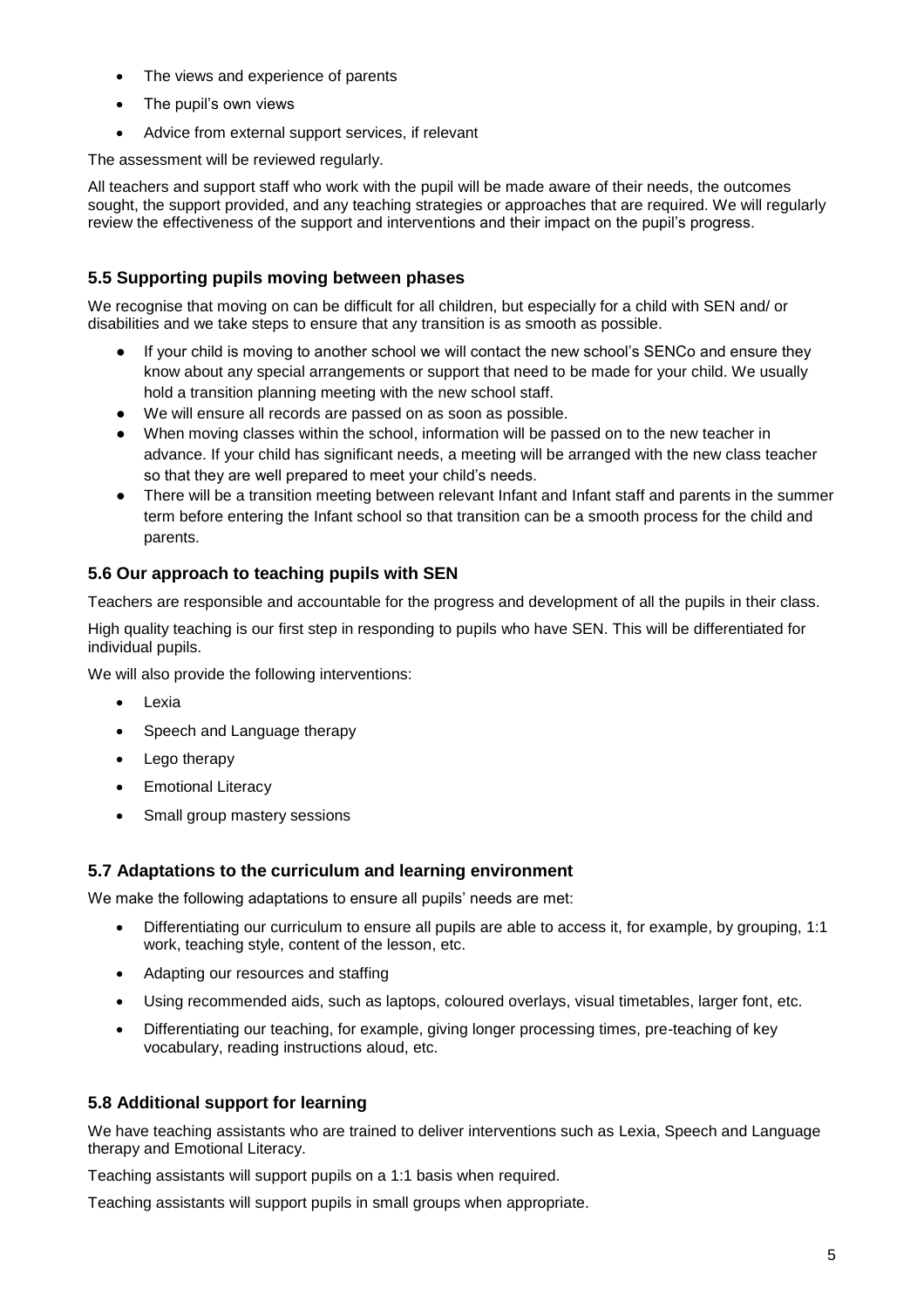We work with the following agencies to provide support for pupils with SEN:

- CAMHS (Child and Adolescent Mental Health Service)
- CAD 5-19 team (Children and Adults with Disabilities)
- Speech and Language Therapy team
- Occupational Therapy team
- Physiotherapy team
- Community nursing team
- School nursing team
- Specialist nursing team
- Educational Psychologist
- ABC Behaviour
- Relate counselling

### **5.9 Expertise and training of staff**

Our SENCOs have achieved the National Award for SEN Co-ordination (NASENCo).

We have a team of learning support assistants, including higher-level teaching assistants (HLTA) who are trained to deliver SEN provision.

#### **5.10 Securing equipment and facilities**

We are committed to meeting the individual needs of all our learners and will endeavour to provide any equipment and facilities that are required. We will work with external services and agencies as and when required to access resources.

#### **5.11 Evaluating the effectiveness of SEN provision**

We evaluate the effectiveness of provision for pupils with SEN by:

- Reviewing pupils' individual progress towards their goals each term
- Reviewing the impact of interventions after an agreed time period
- Using pupil questionnaires
- Monitoring by the SENCOs
- Using provision maps to measure progress
- Holding annual reviews for pupils with EHC plans

#### **5.12 Enabling pupils with SEN to engage in activities available to those in the school who do not have SEN**

All of our extra-curricular activities and school visits are available to all our pupils, including our before-and after-school clubs.

All pupils are encouraged to take part in sports day/school plays/workshops, etc.

No pupil is ever excluded from taking part in these activities because of their SEN or disability.

#### **5.13 Support for improving emotional and social development**

We provide support for pupils to improve their emotional and social development in the following ways:

- Pupils with SEN are encouraged to be part of the school council
- Pupils with SEN are also encouraged to be part of lunchtime clubs to promote teamwork/building friendships etc.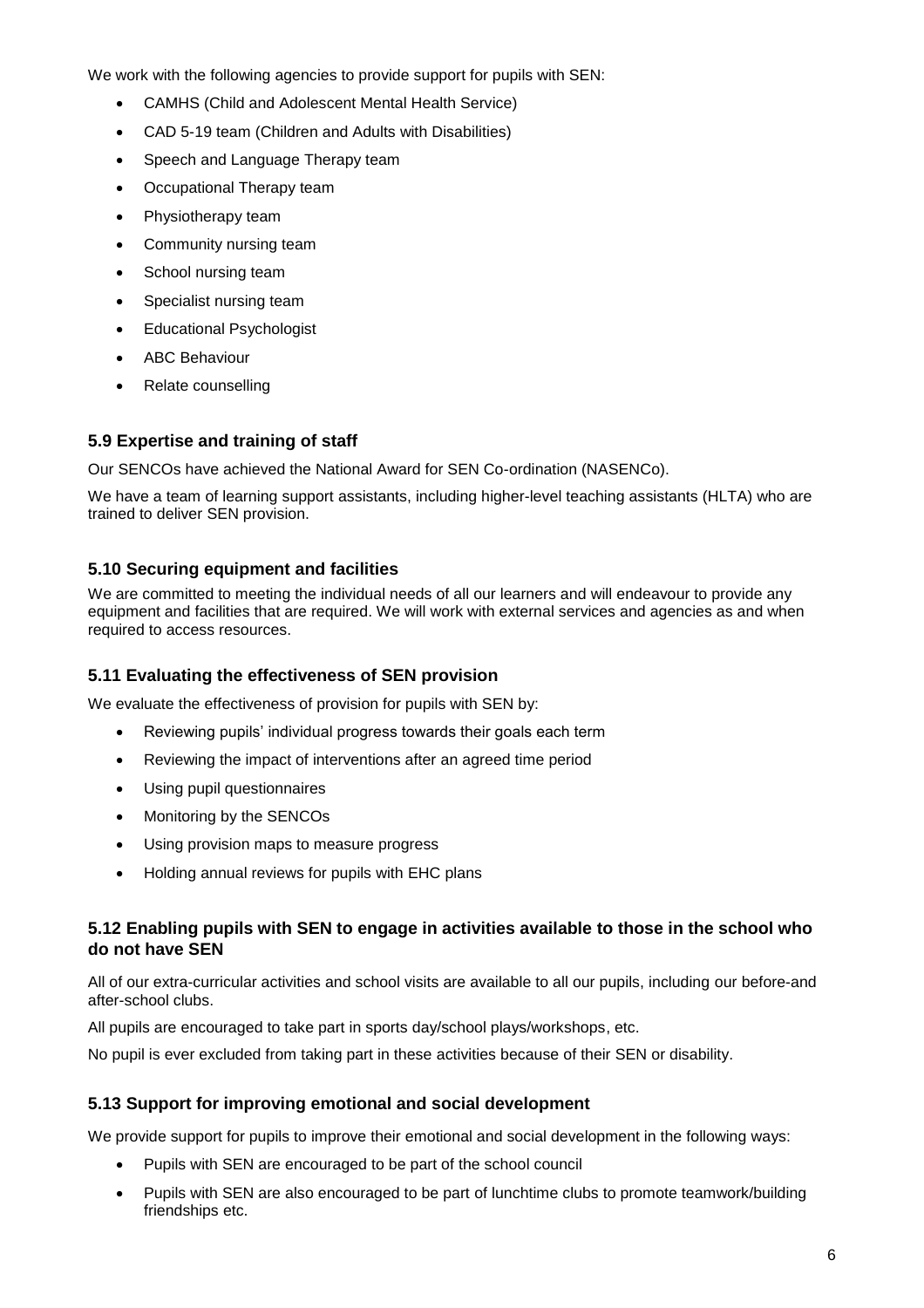We have a zero tolerance approach to bullying.

#### **5.14 Working with other agencies**

The SENCOs will oversee and liaise with Health Services, Social Care and other relevant professionals working with pupils in the school. The SENCOs will ensure that staff have relevant training and there are procedures in place to support pupils.

#### **5.15 Complaints about SEN provision**

We take all informal concerns seriously at the earliest stage. Should this concern develop into a complaint, complaints about SEN provision in our school should be made to the SENCOs in the first instance. They will then be referred to the school's complaints policy.

The parents of pupils with disabilities have the right to make disability discrimination claims to the first-tier SEND tribunal if they believe that our school has discriminated against their children. They can make a claim about alleged discrimination regarding:

- **Exclusions**
- Provision of education and associated services
- Making reasonable adjustments, including the provision of auxiliary aids and services

#### **5.16 Contact details of support services for parents of pupils with SEN**

SEND Information and Advice Support Service (SENDIASS)

Havering SENDIASS provides free, impartial and confidential information, advice and support service offering assistance to parents/carers of children with SEND aged 0-16 years and young people themselves 16-25 years.



01708 433885

[https://familyserviceshub.havering.gov.uk/kb5/havering/directory/advice.page?id=bJI7xinYnS8&localoffercha](https://familyserviceshub.havering.gov.uk/kb5/havering/directory/advice.page?id=bJI7xinYnS8&localofferchannel=0#:~:text=To%20contact%20us%20please%20complete,us%20on%2001708%20433%20885) [nnel=0#:~:text=To%20contact%20us%20please%20complete,us%20on%2001708%20433%20885.](https://familyserviceshub.havering.gov.uk/kb5/havering/directory/advice.page?id=bJI7xinYnS8&localofferchannel=0#:~:text=To%20contact%20us%20please%20complete,us%20on%2001708%20433%20885)

#### **5.17 Contact details for raising concerns**

Carolyn Fox (Executive Headteacher) – contactable via the school office on 01708 761935

Victoria Botham (Chair of Directors) – contactable via the school office on 01708 761935

#### **5.18 The local authority local offer**

Our local authority's local offer is published here: <https://familyserviceshub.havering.gov.uk/kb5/havering/directory/localoffer.page?localofferchannel=0>

## **6. Monitoring arrangements**

The Governors ensure that SEN provision is an integral part of the school development plan and will evaluate the effectiveness and success of this policy in the light of the policy objectives detailed under the heading "Guiding Principles". In order to achieve this, the named SEN Governor will monitor:

- The standards and progress made by pupils with special educational needs and disabilities.
- The number of pupils at SEN Support and those with Education, Health and Care Plans in each year group.
- The movement of pupils on SEN Support and Education, Health and Care Plans across the categories as recorded on the school's provision map.
- The level and pattern of help provided at each stage (i.e. average time allocated and the balance of inclass and withdrawal help) as evidenced in the provision map.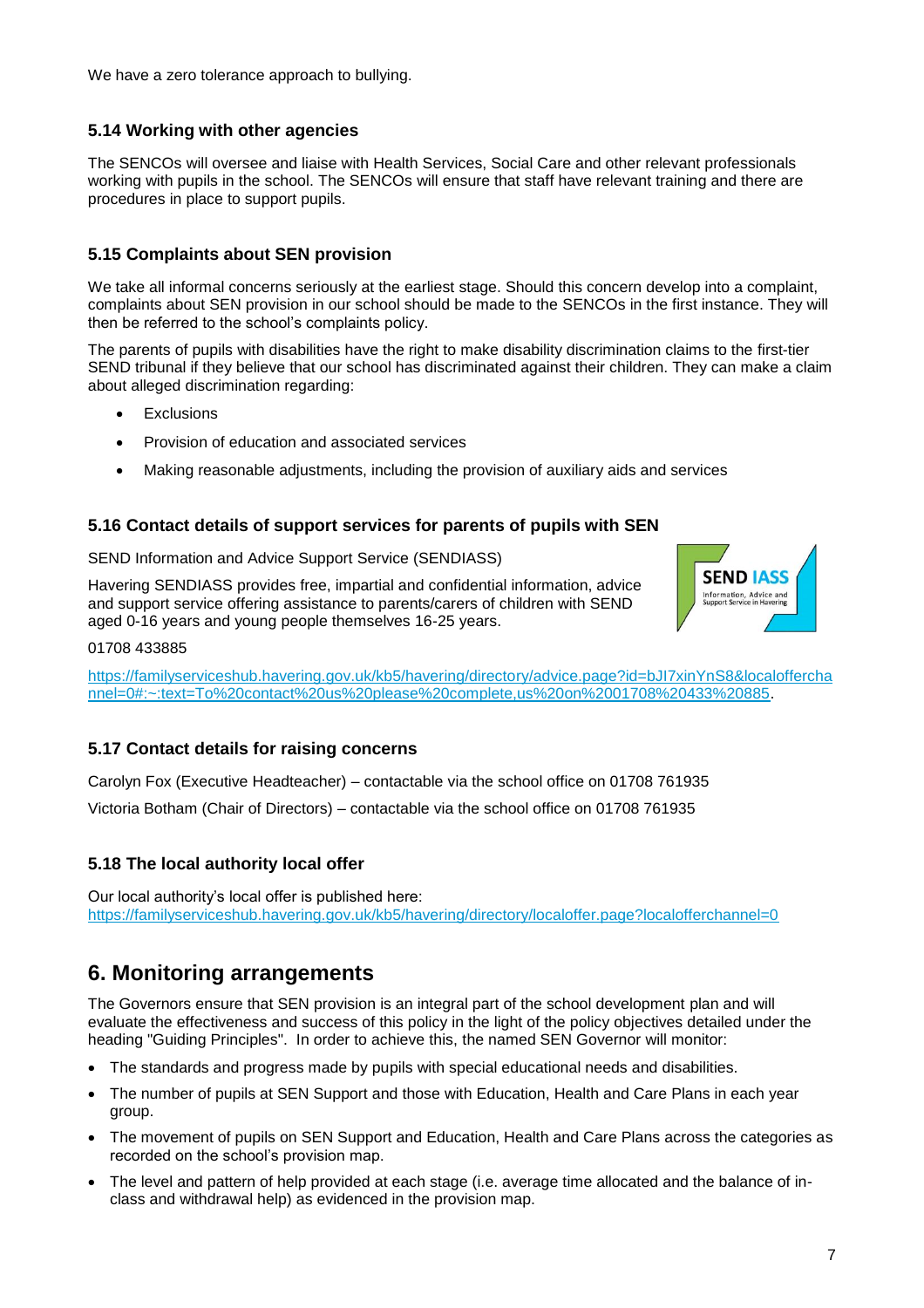- Case examples selected from all stages of pupils with special educational needs.
- The views of parents expressed on stage forms and any complaints received.
- Details of visits by external agencies.

This policy and information report will be reviewed by the SENCo and Directors every year. It will also be updated if any changes to the information are made during the year.

## **7. Links with other policies and documents**

This policy links to our policies on:

- Accessibility plan
- Behaviour Policy
- Equality information and objectives
- Supporting pupils with medical conditions

## **8. Frequently asked questions**

#### **How can I let the school know that I am concerned about my child's progress?**

- If you have concerns about your child's progress you should initially speak to your child's class teacher.
- If you are not happy that your concerns are being properly managed and that your child is still not making progress, you should speak to the SENCOs.

#### **How are adults in school supported to work with children with SEND?**

- The school has a development plan, including identified training needs for all staff to improve the teaching and learning of children including those with SEND.
- Individual teachers and support staff attend training courses run by outside agencies that are relevant to the needs of specific children.

#### **How will we measure progress of your child in school and how will you be informed?**

- Your child's progress will be carefully monitored by the class teacher and SENCOs.
- Every term you will be invited to a review meeting to inform you about how well your child is progressing. New targets will be set for the following term and you will be given ideas about how you can also support your child at home.
- If your child has an Education Health Care Plan (EHCP) you will have a termly meeting with teachers, any LSA who supports your child, the SENCOs and any other external agency who may be involved. Once a year we will hold a formal review of the EHCP to see if it is still relevant or needs amending.

#### **What support do we provide for you as a parent of a child with SEN and/ or disabilities?**

- We would encourage you to have a regular dialogue with your child's class teacher so that we know what they are doing at home and we can share what we are doing at school. This is to ensure that we are doing similar things to support them both at home and at school and we can share what is working in both places. This may be a verbal or written conversation.
- The SENCOs are available to meet with you to discuss your child's progress or any concerns/ worries you may have.
- All information from outside professionals will be discussed with you. The SENCOs will also arrange to meet with you to discuss any new assessments and ideas suggested by outside agencies for your child.
- Individual Provision Plans will be reviewed each term.
- Homework will be adjusted as required to meet your child's individual needs.
- A home/ school contact book may be used to support communication.